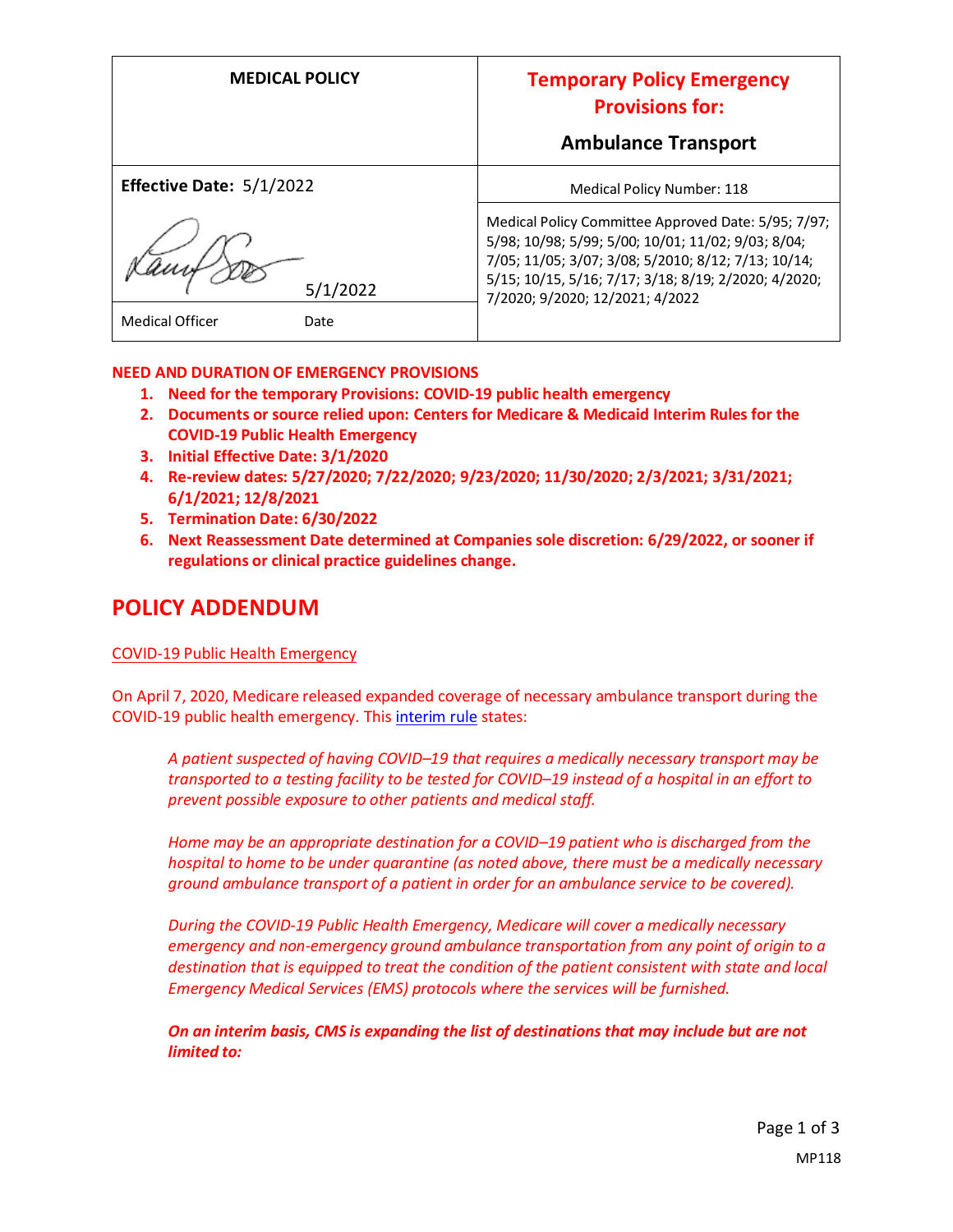### **Ambulance Transport**

- *Any location that is an alternative site determined to be part of a hospital, Critical Access Hospital (CAH), or Skilled Nursing Facility (SNF)*
- *Community mental health centers*
- *Federally Qualified Health Centers (FQHCs)*
- *Rural health clinics (RHCs)*
- *Physicians' offices*
- *Urgent care facilities*
- *Ambulatory Surgery Centers (ASCs)*
- *Any location furnishing dialysis services outside of an End-Stage Renal Disease (ESRD) facility when an ESRD facility is not available*
- *Beneficiary's home*

#### Applicability date: 3/1/2020

### **SCOPE:**

Providence Health Plan, Providence Health Assurance, Providence Plan Partners, and Ayin Health Solutions as applicable (referred to individually as "Company" and collectively as "Companies").

## **APPLIES TO:**

All lines of business

## **BENEFIT APPLICATION**

#### Medicaid Members

*Oregon*: Services requested for Oregon Health Plan (OHP) members follow the OHP Prioritized List and Oregon Administrative Rules (OARs) as the primary resource for coverage determinations. Medical policy criteria below may be applied when there are no criteria available in the OARs and the OHP Prioritized List.

# **POLICY CRITERIA**

The following Centers for Medicare & Medicaid Service (CMS) guidelines should be utilized for ambulance transport coverage determinations for **all lines of business**. Click the link provided in the table below to access applicable coverage criteria. All listed guidelines apply.

> Page 2 of 3 MP118